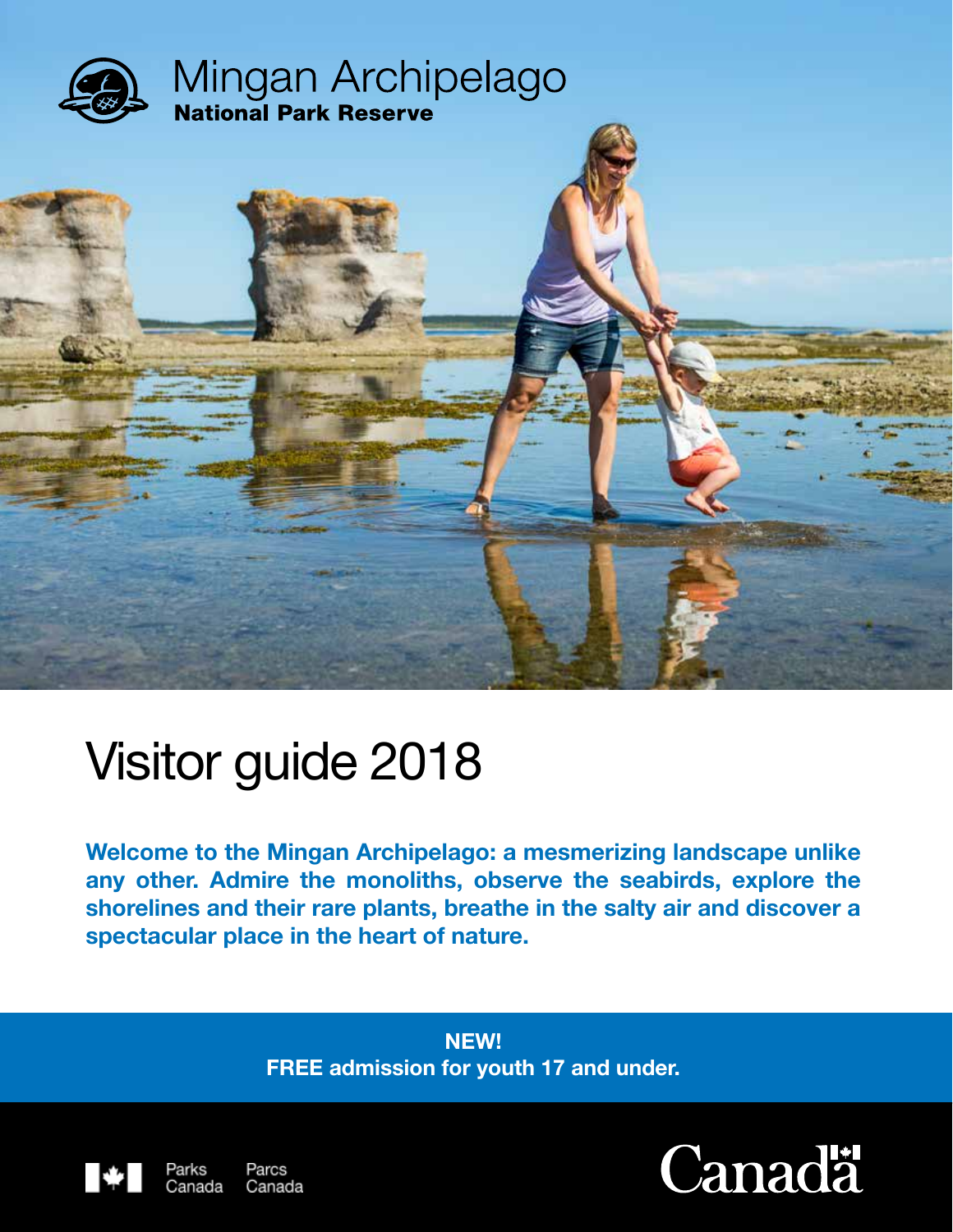## 2018 Activities

interpretIVE Activities All activities are presented in French, although some may be available in English upon request and availability of staff.

| <b>DATES</b>                                          | <b>LOCATION</b>                                   | <b>THEMES</b>                                                                                                                                                                                                                                                                                                                                                                                                                                                             | <b>MEETING POINT</b>                                                                               |  |
|-------------------------------------------------------|---------------------------------------------------|---------------------------------------------------------------------------------------------------------------------------------------------------------------------------------------------------------------------------------------------------------------------------------------------------------------------------------------------------------------------------------------------------------------------------------------------------------------------------|----------------------------------------------------------------------------------------------------|--|
| Daily<br>From June 11 to                              | Île aux<br><b>Perroquets</b>                      | Une île, un phare, des oiseaux: Find out more about the<br>history of the island's lighthouse keepers and the seabirds that<br>kept them company.<br>Guided walks: 8:35 am, 12:10 am and 1:45 pm<br>Duration: 1 hour                                                                                                                                                                                                                                                      | Journey to the<br>island with local<br>boat operators*                                             |  |
| September 7                                           | Île Nue de<br><b>Mingan</b>                       | Au-delà des apparences, une île riche: Immerse yourself in the<br>human and natural history of this island.<br>Guided walks: 10:15 am, 12:05 pm and 2:20 pm<br>Duration: 1 hour                                                                                                                                                                                                                                                                                           | from the<br>Longue-Pointe-<br>de-Mingan beach                                                      |  |
| lle Quarry<br>Daily<br>From June 11 to<br>September 7 |                                                   | <b>Une mosaïque d'habitats:</b> Enter a mosaic of habitats<br>(seashore, forest, barrens, bogs and cliffs).<br>Guided walks:<br>From June 11 to 24<br>$\mathbf{y}$<br>9:30 am and 1:30 pm   Duration: 1 hour 40 minutes<br>From June 25 to September 7<br>$\mathbf{y}$<br>9:30 am and 1:30 pm   Duration: 1 hour 40 minutes<br>1:20 pm   Duration: 2 hours<br>From September 8 to 28<br>$\overline{\phantom{0}}$<br>Occasionally at 1:30 pm   Duration: 1 hour 40 minutes | Journey to the<br>island with local<br>boat operators*<br>from the<br>Havre-Saint-Pierre<br>marina |  |
|                                                       | Île Niapiskau                                     | La formation des monolithes: Discover the origin of these<br>ancient monuments.<br>Guided walks: 9:50 am, 11:10 am, 1:40 pm and 2:50 pm<br>Duration: 1 hour                                                                                                                                                                                                                                                                                                               |                                                                                                    |  |
| Daily<br>From June 25 to<br>August 19                 | Secteur est et<br>Petite île au<br><b>Marteau</b> | Une aventure d'île en île: Enjoy the landscapes of the eastern<br>islands of the Mingan Archipelago with a 3 hours boat ride to a<br>migratory bird sanctuary. Make a stop on Petite île au Marteau and<br>walk the trail to the lighthouse.<br>Excursion departure: 8:00 am<br>Duration: 4 hours (1 hour stopover included)                                                                                                                                              |                                                                                                    |  |

**\* See section « Boat operators »**

| <b>EXHIBITS</b>                           | See section « pour operators »                                                      |  |  |
|-------------------------------------------|-------------------------------------------------------------------------------------|--|--|
| <b>THEMES</b>                             | <b>LOCATION</b>                                                                     |  |  |
| Explore enchanting isles                  |                                                                                     |  |  |
| Homage to Roland Jomphe                   | Reception and Interpretation Centre Havre-Saint-Pierre<br>(Portail Pélagie-Cormier) |  |  |
| Mingan Archipelago, 465 million years ago |                                                                                     |  |  |
| Islands in the sea                        |                                                                                     |  |  |
| The Franklin Exploration                  | Reception and Interpretation Centre Longue-Pointe-de-Mingan                         |  |  |
| Life on Perroquets                        | lle aux Perroquets                                                                  |  |  |





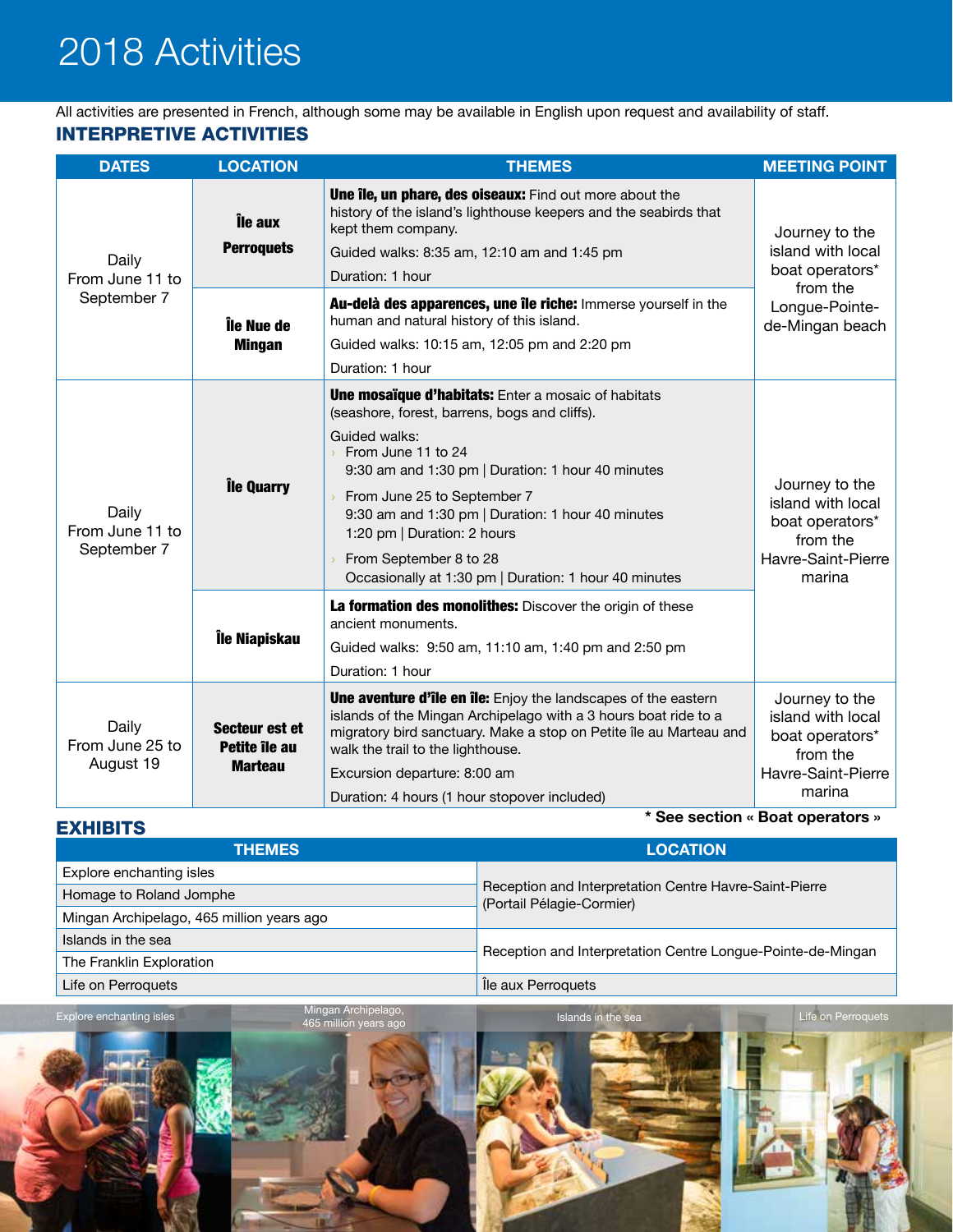

#### **hiking**

If you are looking for fresh air and if you enjoy to explore at your own pace: look no further! In total, 80 km of trails spread over 9 different islands will make you discover the seaside life, the heart of the islands, the forest, the barrens and the peat bogs. Step by step, on the trails or along the beaches, soak up the moment and discover intriguing natural sculptures, while admiring this unusual setting!

\* Leaflets for self-guided tours as well as tide tables are available at our reception centres and from boat operators.

| <b>Shoreline hike or</b><br>name of the trail | <b>Island</b>          | Length /<br><b>Approximative duration</b> | <b>Type</b>    | <b>Level</b> |
|-----------------------------------------------|------------------------|-------------------------------------------|----------------|--------------|
| Shoreline hike                                | Grosse île au Marteau* | 4 km / 1 hour 30 minutes                  | loop           | intermediate |
| La Lumière Trail                              | Petite île au Marteau  | 1.1 km $/$ 30 minutes                     | linear         | easy         |
| Shoreline hike                                | Île du Havre           | 17.9 km $/$ 8 hours                       | linear or loop | intermediate |
| Campanules Trail                              | Île du Fantôme         | $0.7$ km / 25 minutes                     | linear         | easy         |
| Poète Jomphe Trail                            | Île Niapiskau          | $0.3$ km / 15 minutes                     | loop           | easy         |
| Samuel Trail                                  | Île Niapiskau          | 4.4 km $/$ 2 hours                        | linear         | intermediate |
| Les Falaises Trail                            | lle Quarry             | 1.2 km / $45$ minutes                     | loop           | easy         |
| Le Petit Percé hike                           | Île Quarry             | $3.8$ km $/2$ hours                       | loop           | intermediate |
| Les Cypripèdes hike                           | lle Quarry             | 10.8 km $/$ 5 hours                       | loop           | intermediate |
| Anse des Erosions Trail                       | lle Quarry             | $0.6$ km $/$ 15 minutes                   | linear         | easy         |
| Shoreline hike                                | La Grande Île**        | 26.6 km / 12 hours                        | loop           | intermediate |
| Shoreline hike                                | Île Nue de Mingan***   | $8.3 \text{ km}$ / 4 hours                | loop           | easy         |
| Shoreline hike                                | lle aux Perroquets***  | $0.3$ km $/$ 10 minutes                   | linear         | easy         |

\* Only as of July 1st and book in advance with boat operators as the number of authorized hikers is limited.

\*\* If you are using the boat operators recognized by Parks Canada, the hike on this island will only be possible if you spend the night.

\*\*\* Book in advance with boat operators as the number of authorized hikers is limited.

#### **For your safety**

In the Mingan Archipelago, hiking along the shoreline is a great way to explore, but this activity also has risks:



Falling rocks are a hazard near the cliffs. When possible, keep a safe distance, avoid walking beneath overhanging rocks and do not stop at the base of cliffs. Hike around low tide to stay away from the cliffs. Even with these precautions, be aware that failing rocks may sometimes be unavoidable and dangerous.

Please proceed with caution. Some areas along the shoreline may present difficult walking conditions and may cause you to fall. At low tide, water and seaweed on the rocks create slippery conditions. Hiking along the shoreline can be difficult at high tide: in some places, water may block the trail.



Climbing the monoliths is dangerous and prohibited.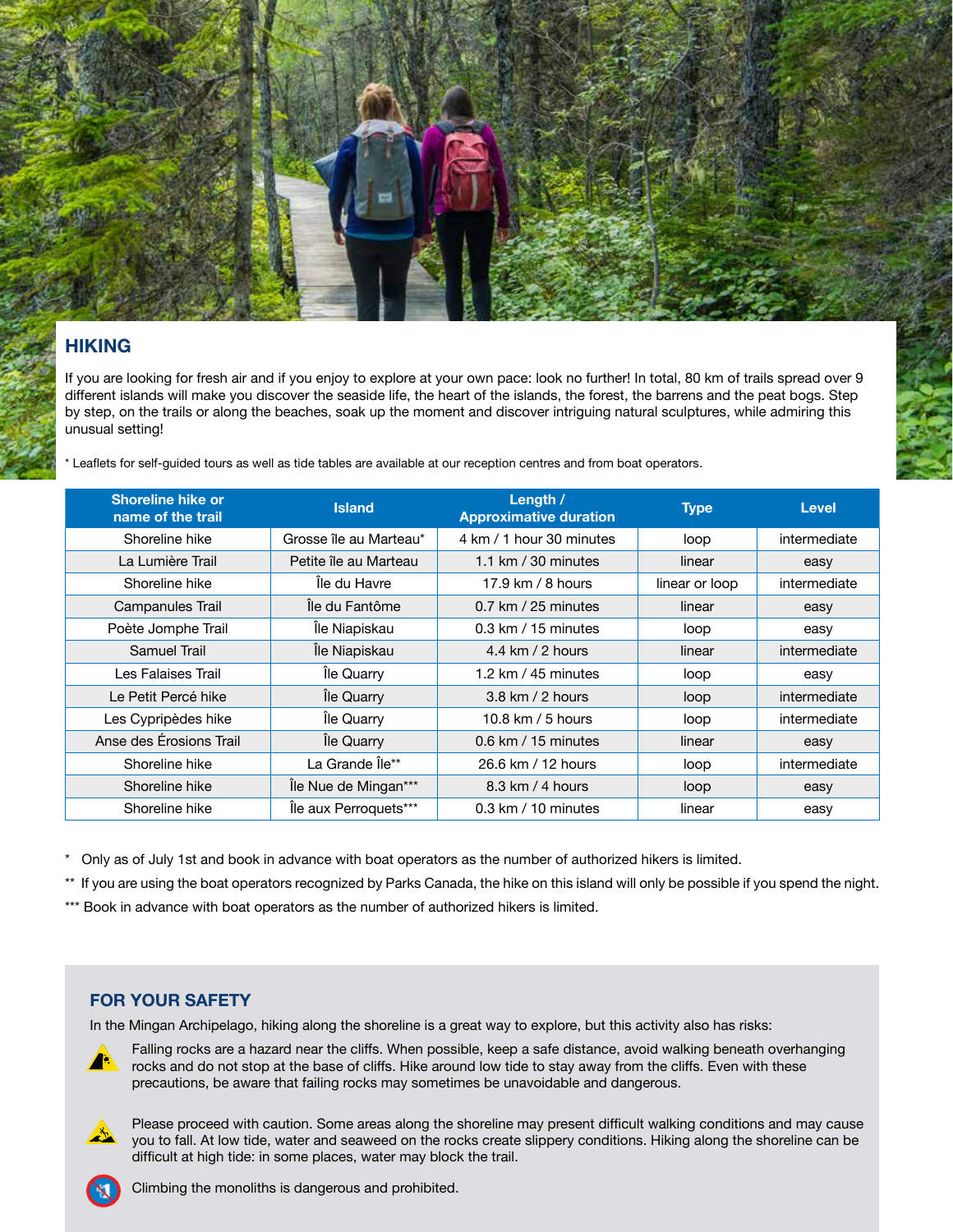

#### **interpretive talks and discovery activities**

## **Boreal Flavours Guided Hike**

Discover edible species in their ecosystem: creeping snowberry, balsam fir, cloudberries, lingonberry, Labrador tea, etc. Enjoy appetizers made from local products and let a Heritage Presenter tell you about the history, toponymy, terrestrial wildlife and birds of Petite île au Marteau.

Duration: 2 hours and 30 minutes

## **The Perfect Picnic** *(As of July 13th)*

The Perfect Picnic is a meal for two prepared by a local restaurant and offered in a Parks Canada picnic basket. Simply order your meal at the restaurant, go pick up your basket and enjoy your perfect picnic at one of the best places in the parc.

To order : Macareux Dodus (Longue-Pointe-de-Mingan) Phone : 418-949-2560

## **Sara Dufour -** *Dépanneur Pierrette*

At the wheel of her guitar, Sara Dufour strolls her country-folk music with bluegrass flavour wherever the roads lead her. She tells you bits and pieces of stories tinted by fuel vapours and takes you on adventures full of humour and spontaneity, anchored in her roots. On stage, Sara Dufour offers you an authentic encounter that encourages you to escape and breathe the air of liberty for the duration of a performance. *(In French only) Ticket \$45 including transportation with Services Maritimes Boréale*

## **Soyons oiseaux!** *(Evening talk)*

Discover the great diversity of birds from the Mingan Archipelago through a colourful activity in which you will have the chance to familiarize yourself with the magnificent adaptations of our feathered friends.

## **Capailloux Theatrical Hike**

*Under the "light" of Marteau*

Step back in time and join a theatrical walk in which you will play a part! At dusk, follow the path to the lighthouse and meet characters that once lived on the island. Don't forget your "capailloux" (homemade lantern) to light your way back.

They have quite the story to tell!

Duration: 2 hours

### **Innu culture activity**

*Mingan Archipelago: Witness to a Great Nation*

Discover Innu culture during this special activity that blends the wonders of the natural world with the rich heritage of the Innu. You will be accompanied by one of our Heritage Presenter and by members of the Ekuanitshit community.

An experience like no other!

Duration: 3 hours

### **Coffre aux trésors**

Discover the natural and cultural richness of the Mingan Archipelago National Park Reserve in our treasure chest. Come and test your knowledge of the park using some clues in an interactive activity for all. Discuss with our presenter to learn more.

### **Autour du feu** *(Evening talk)*

Come and enjoy the atmosphere of the islands around a good campfire. Our Heritage Presenter will be telling amazing stories in the form of tales and legends, all related to the Mingan Archipelago.

All interpretive talks and discovery activities are presented in French, although some may be available in English upon request and availability of staff.

Other activities may be offered.

- › In case of bad weather or boat services cancellation, interpretive talks and discovery activities on the islands may be cancelled. Alternative activities may be offered in our visitor centers.
- Schedules are subject to change at the beginning and at the end of the season and for special activities.
- Contact our visitor centres for more details.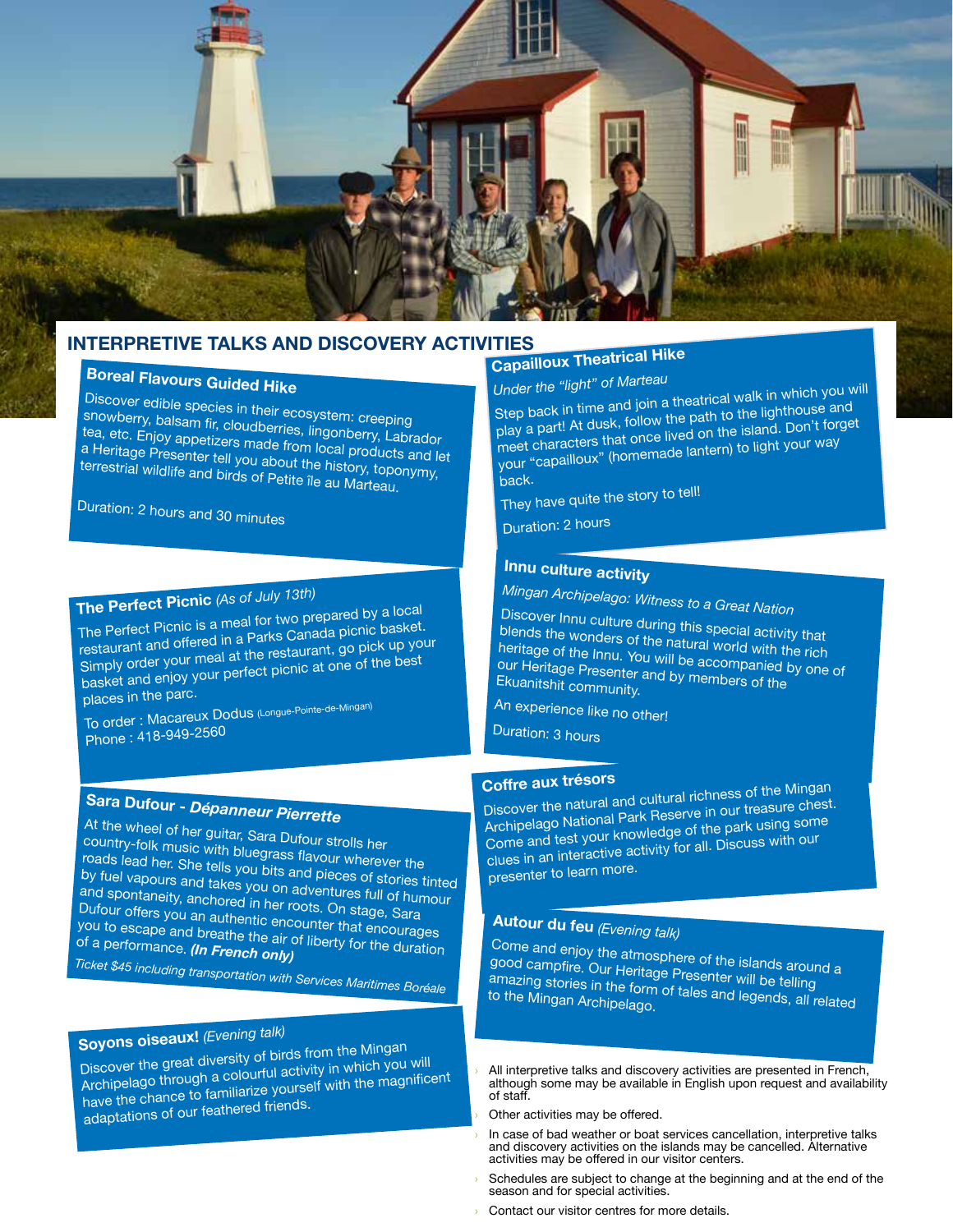

### **calendar - Interpretive talks and discovery activities**

| <b>Sunday</b>                                                                                                                | <b>Monday</b>                                                                               | <b>Tuesday</b>                                                                         | Wednesday                                                                                                                                           | <b>Thursday</b>                                                                                  | <b>Friday</b>                                                                                                                               | <b>Saturday</b>                                                                                 |
|------------------------------------------------------------------------------------------------------------------------------|---------------------------------------------------------------------------------------------|----------------------------------------------------------------------------------------|-----------------------------------------------------------------------------------------------------------------------------------------------------|--------------------------------------------------------------------------------------------------|---------------------------------------------------------------------------------------------------------------------------------------------|-------------------------------------------------------------------------------------------------|
| $\overline{1}$<br>Canada Day<br>** FREE admission**                                                                          | $\overline{2}$                                                                              | 3                                                                                      | $\overline{4}$                                                                                                                                      | 5                                                                                                | 6                                                                                                                                           | $\overline{7}$                                                                                  |
| 8<br><b>Music show</b><br>Sarah Dufour (\$)<br>Petite île au Marteau<br>7:30 pm<br>Departure from<br>Portail Pélagie-Cormier | $\mathbf{Q}$<br>Soyons oiseaux!<br>8:00 pm<br>Portail Pélagie Cormier<br>Havre-Saint-Pierre | 10<br>Autour du feu<br>$8:00$ pm<br>Camping de la Plage<br>Longue-Pointe-de-<br>Mingan | 11<br>Coffre aux trésors<br>$3:00$ pm<br>Portail Pélagie-Cormier<br>Randonnée saveurs<br>4:30 pm<br>Departure from<br>Portail Pélagie-Cormier       | 12<br><b>Activity on Innu Culture</b><br>10:30 am<br>Departure from<br>Portail Pélagie-Cormier   | 13<br>** FREE admission**<br>Quebec National<br>Lighthouse Day<br>Randonnée saveurs<br>4:30 pm<br>Departure from<br>Portail Pélagie-Cormier | 14<br><b>Capailloux Hike</b><br>7:00 pm<br>Departure from<br>Portail Pélagie-Cormier            |
| 15                                                                                                                           | 16<br>Sovons oiseaux!<br>8:00 pm<br>Camping de la Minganie<br>Longue-Pointe-de-<br>Mingan   | 17<br>Autour du feu<br>$8:00$ pm<br>Île Quarry                                         | $18**$<br>Coffre aux trésors<br>$3:00$ pm<br>Portail Pélagie-Cormier<br>Randonnée saveurs<br>$4:30$ pm<br>Departure from<br>Portail Pélagie-Cormier | 19<br><b>Activity on Innu Culture</b><br>$10:30$ am<br>Departure from<br>Portail Pélagie-Cormier | 20                                                                                                                                          | 21<br><b>Capailloux Hike</b><br>$7:00$ pm<br>Departure from<br>Portail Pélagie-Cormier          |
| 22                                                                                                                           | 23<br>Soyons oiseaux!<br>8:00 pm<br>Portail Pélagie Cormier<br>Havre-Saint-Pierre           | 24<br>Autour du feu<br>8:00 pm<br>Camping de la Plage<br>Longue-Pointe-de-<br>Mingan   | 25<br>Coffre aux trésors<br>$3:00$ pm<br>Portail Pélagie-Cormier<br>Randonnée saveurs<br>4:30 pm<br>Departure from<br>Portail Pélagie-Cormier       | 26<br><b>Activity on Innu Culture</b><br>10:30 am<br>Departure from<br>Portail Pélagie-Cormier   | 27                                                                                                                                          | 28<br><b>Capailloux Hike</b><br>7:00 pm<br>Departure from<br>Portail Pélagie-Cormier            |
| 29                                                                                                                           | 30<br>Sovons oiseaux!<br>8:00 pm<br>Camping de la Minganie<br>Longue-Pointe-de-<br>Mingan   | 31<br>Autour du feu<br>$8:00$ pm<br>Île Quarry                                         |                                                                                                                                                     |                                                                                                  |                                                                                                                                             | ** July 18th<br>Call of the ship<br><b>AIDAvita</b><br>(1266 passengers<br>et 389 crew members) |

|               | <b>Sunday</b> | <b>Monday</b>                                                                             | <b>Tuesday</b>                                                                         | <b>Wednesday</b>                                                                                                                                   | <b>Thursday</b>                                                                                              | <b>Friday</b> | <b>Saturday</b>                                                                                        |  |
|---------------|---------------|-------------------------------------------------------------------------------------------|----------------------------------------------------------------------------------------|----------------------------------------------------------------------------------------------------------------------------------------------------|--------------------------------------------------------------------------------------------------------------|---------------|--------------------------------------------------------------------------------------------------------|--|
|               |               |                                                                                           |                                                                                        | $4 * +$<br>Coffre aux trésors<br>$3:00$ pm<br>Portail Pélagie-Cormier<br>Randonnée saveurs<br>4:30 pm<br>Departure from<br>Portail Pélagie-Cormier | $\overline{c}$<br><b>Activity on Innu Culture</b><br>$10:30$ am<br>Departure from<br>Portail Pélagie-Cormier | 3             | <b>Capailloux Hike</b><br>$7:00$ pm<br>Departure from<br>Portail Pélagie-Cormier                       |  |
| <b>AUGUST</b> | 5             | 6<br>Soyons oiseaux!<br>$8:00$ pm<br>Portail Pélagie Cormier<br>Havre-Saint-Pierre        | Autour du feu<br>$8:00$ pm<br>Île Quarry                                               | 8<br>Coffre aux trésors<br>$3:00$ pm<br>Portail Pélagie-Cormier<br>Randonnée saveurs<br>4:30 pm<br>Departure from<br>Portail Pélagie-Cormier       | $\overline{Q}$<br><b>Activity on Innu Culture</b><br>$10:30$ am<br>Departure from<br>Portail Pélagie-Cormier | 10            | 11<br><b>Capailloux Hike</b><br>7:00 pm<br>Departure from<br>Portail Pélagie-Cormier                   |  |
|               | 12            | 13<br>Soyons oiseaux!<br>8:00 pm<br>Camping de la Minganie<br>Longue-Pointe-de-<br>Mingan | 14<br>Autour du feu<br>$8:00$ pm<br>Camping de la Plage<br>Longue-Pointe-de-<br>Mingan | 15<br>Coffre aux trésors<br>$3:00$ pm<br>Portail Pélagie-Cormier<br>Randonnée saveurs<br>4:30 pm<br>Departure from<br>Portail Pélagie-Cormier      | 16                                                                                                           | 17            | 18<br><b>Capailloux Hike</b><br>$7:00$ pm<br>Departure from<br>Portail Pélagie-Cormier                 |  |
|               | 19            | 20<br>Soyons oiseaux!<br>$8:00$ pm<br>Portail Pélagie Cormier<br>Havre-Saint-Pierre       | 21<br>Autour du feu<br>$8:00$ pm<br>Île Quarry                                         | 22                                                                                                                                                 | 23                                                                                                           | 24            | 25<br>** August 1st<br>Call of the ship<br><b>AIDAvita</b><br>(1266 passengers<br>et 389 crew members) |  |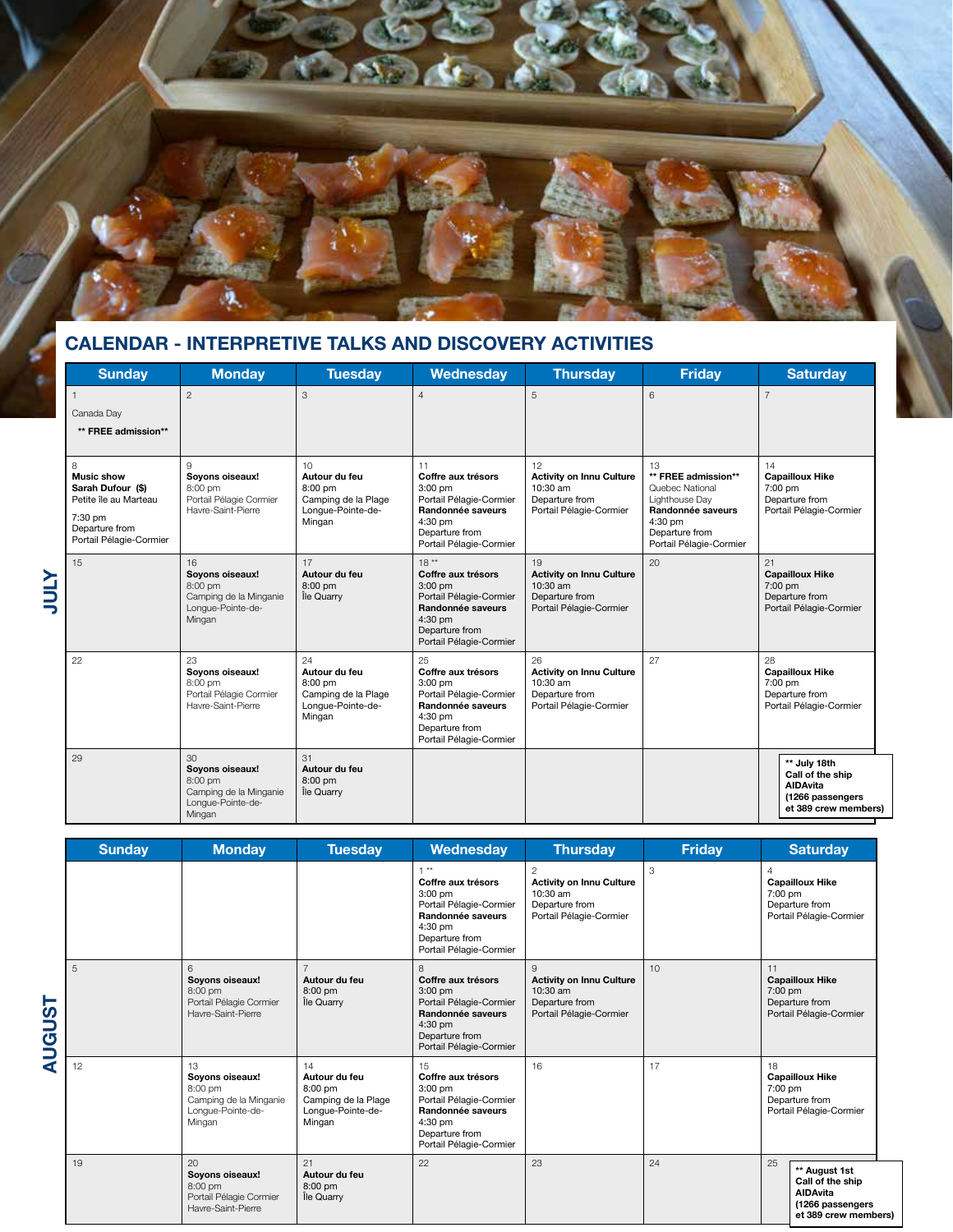

## **Boat Operators**



#### The Mingan Archipelago National Park Reserve is only accessible by boat.

The boat operators mentioned in this brochure provide a variety of transportation services to the islands. Through a legal agreement with Parks Canada, these operators must respect the itineraries and schedules as well as ensure the quality of services.

The majority of these services are in operation from June to September. However, some boat operators will also be available before or after this period. It is strongly recommended that you contact these service providers for more information or to make reservations. A threshold number of passengers has to be reached for the trips to take place.

Note: It is prohibited to access the park with commercial boat operators not recognized by Parks Canada.

#### **notice**

Some contractors offer activities outside the park. These activities, including navigation on the sea around the park, are the sole responsibility of the contractors concerned.

Parks Canada is not responsible for accidents or incidents which occur during activities outside the park limits.

Check with the boat operators to learn more about the maritime conditions.

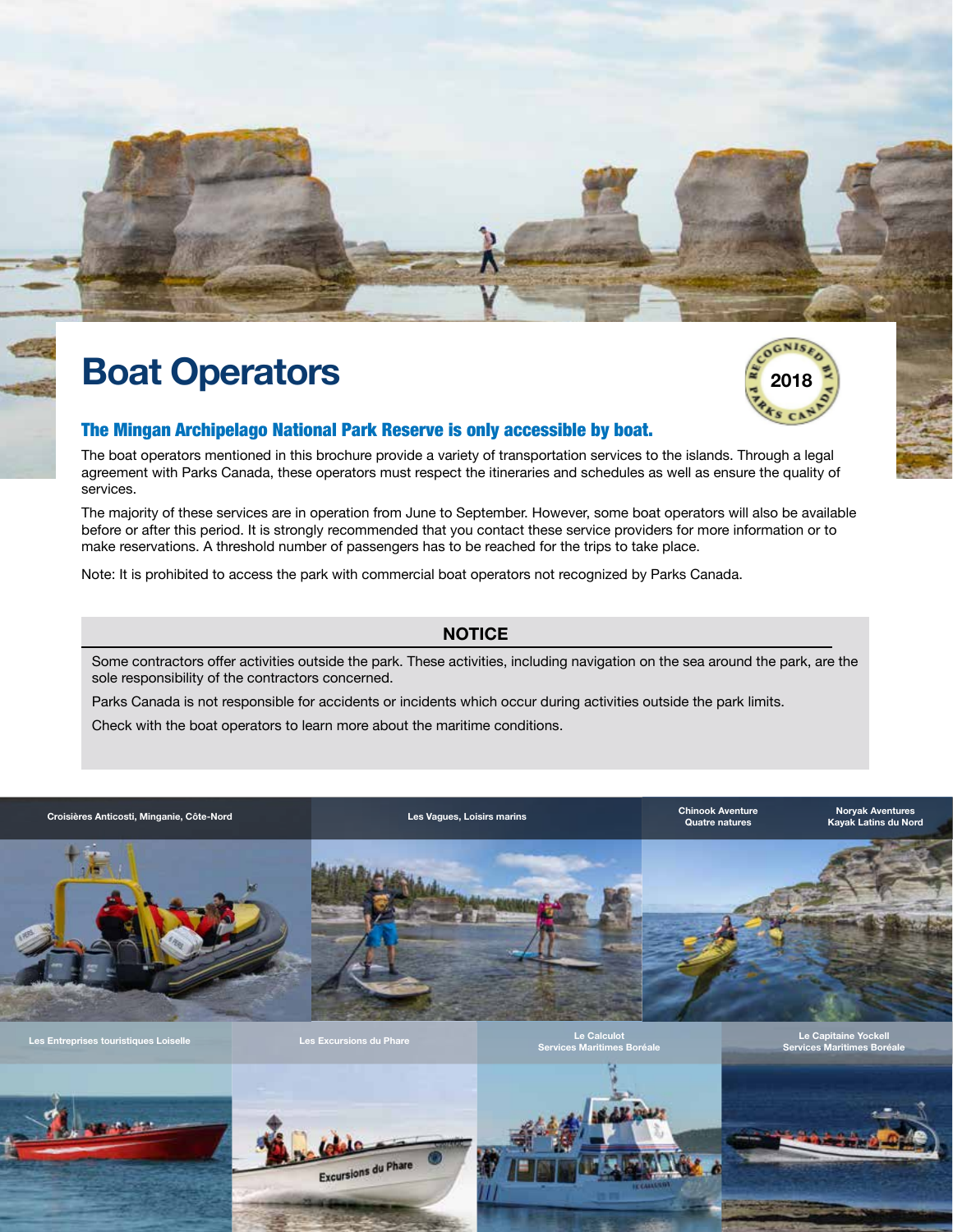## **Excursions**

#### **Departures from Havre-Saint-Pierre**

#### Services Maritimes Boréale

Richard Family, owner 1010 promenade des Anciens Havre-Saint-Pierre Phone: 418-538-2865 or 1-866-538-2865 (toll free) www.smboreale.com

#### **Boats :**

Marsouin III (12 passengers) Capitaine Yockell (36 passengers) Le Perroquet de mer and Le Calculot (47 passengers each)

#### **Sea excursion with stopovers on île Quarry and île Niapiskau**

From June 4 to September 30 - Capitaine Yockell Departure: 1:00 pm | Duration: 3 hours 40 minutes

From July 9 to September 7 - Le Perroquet de mer or Le Calculot Departure: 10:30 am | Duration: 5 hours 40 minutes

#### **Sea excursion with stopovers on île du Fantôme and île Niapiskau**

From June 25 to August 19 - Le Perroquet de mer or Le Calculot Departure: 1:00 pm | Duration: 3 hours 30 minutes

#### **Sea excursions to île à Calculot des Betchouanes with stopover on Petite île au Marteau**

From June 25 to August 19 - Marsouin III Departure: 8:00 am | Duration: 4 hours

#### **Taxi boat for campers and/or hikers**

Destination: Grande Île (9:00 am only), île Niapiskau and île Quarry

From June 11 to June 17 - Capitaine Yockell Departure: 1:00 pm

From June 18 to July 22 and from August 20 to September 7 — Capitaine Yockell Departures: 9:00 am and 1:00 pm

From July 23 to August 18 - Capitaine Yockell Departures: 9:00 am and 2:25 pm

Other destinations : île à la Chasse, île du Havre, Grosse Île au Marteau, Petite île au Marteau et île du Fantôme Departures: Flexible hours

#### **departure from rivière-saint-jean**

#### Anticosti, Minganie, Côte-Nord, Qc

Mr Renaud Parisée, owner 200 de la Croix St. Rivière-Saint-Jean

#### **Boat:**

La Macreuse (12 passengers)

#### **Anticosti Island packages**

1 to 4-day packages including an hour long stopover in the Mingan Archipelago.

Departures: Flexible hours

#### **Departures from Longue-Pointe-de-Mingan**

#### Entreprises touristiques Loiselle

Loiselle Family, owner 109 and 207 de la Mer St. Longue-Pointe-de-Mingan Phone: 418-949-2307 or 1-866-949-2307 (toll free) www.tourisme-loiselle.com

#### **Boats :**

Le Macareux and Le Perroquet (12 passengers each)

#### **Sea excursion with stopovers on île aux Perroquets and île Nue de Mingan**

Departures: 8:00 am, 11:45 am and 3:30 pm Duration: 3 hours 30 minutes

#### **Taxi boat for campers and/or hikers**

Destination: île aux Perroquets (hikers only), île Nue de Mingan, Grande Île and île Quarry

Departures: Flexible hours

#### Excursions du Phare

Vibert Family, owner 126 de la Mer St. Longue-Pointe-de-Mingan Phone: 418-949-2302 or 1-877-949-2302 (toll free) www.minganie.info

#### **Boats :**

Le Phare I and Le Phare II (12 passengers each)

#### **Sea excursions with stopovers on île aux Perroquets and île Nue de Mingan**

Departures: 8:00 am, 11:45 am and 3:30 pm Duration: 3 hours 30 minutes

#### **Sea excursions with stopovers on Grande Île, île Nue de Mingan and île aux Perroquets**

Departure: 8:00 am | Duration: 5 hours 45 minutes

#### **Taxi boat for campers and/or hikers**

Destination: île aux Perroquets (hikers only), île Nue de Mingan, occasionaly Grande Île and île Quarry

Departures: Flexible hours

#### Phone: 418-538-0911 or 418-949-2095 www.croisieresanticosti.com

#### **Boat:**

La Macreuse (12 passengers)

#### **Sea excursion with stopovers on Petite île au Marteau and île Quarry or Grande Île**

From the beginning of June to the end of September.

Departure: 9:00 am | Duration: 6 hours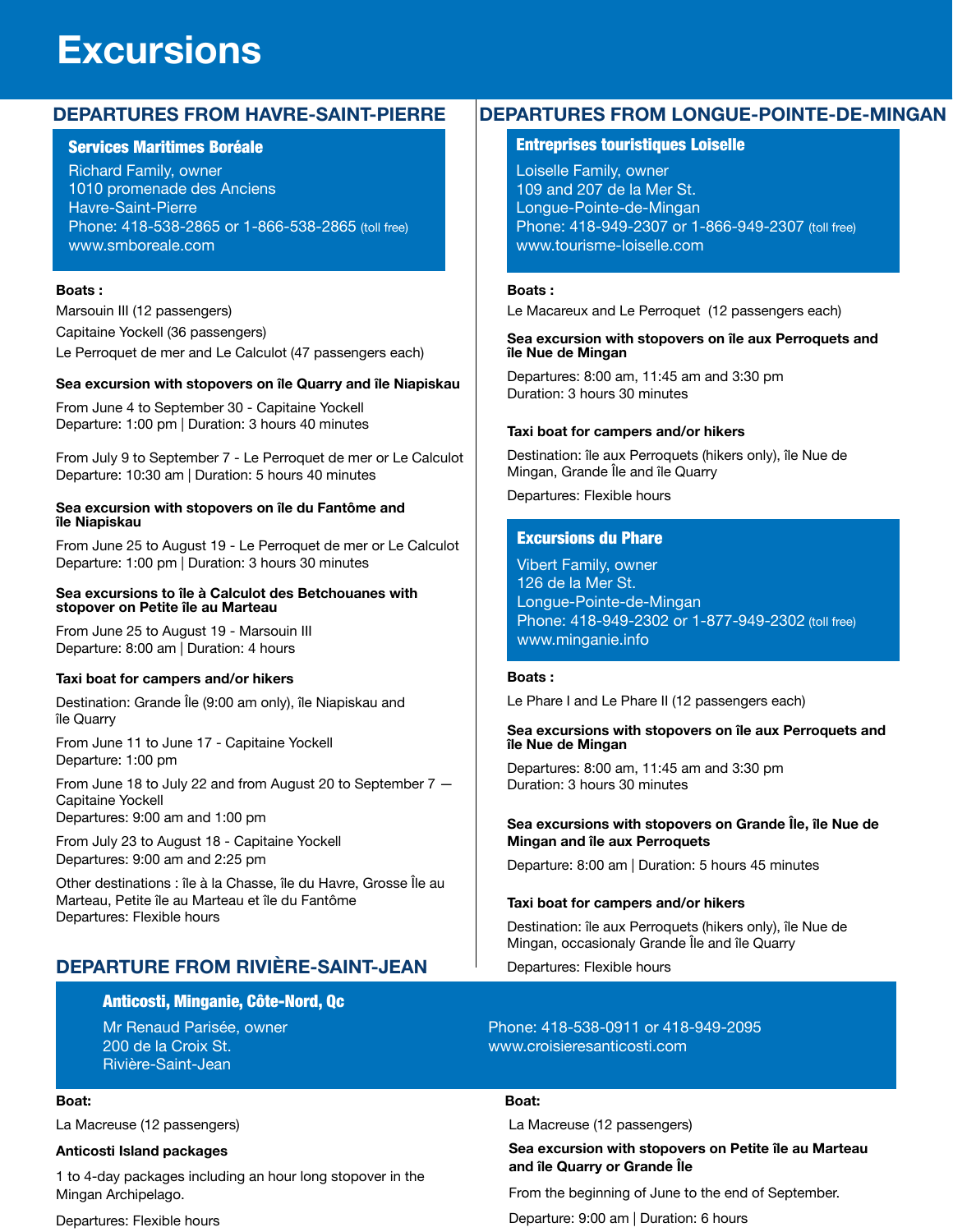## **Nautical activities**

#### **sea kayaking**

#### Noryak Aventures

Mr Mathieu Bourdon, owner Km 1201 (Auberge de la Minganie) Phone: 418-949-2707 or 418-553-2707 www.noryak.ca

#### **Half a day sea excursion - Romaine river mouth** From June 4 to September 30

Departures: 9:00 am and 1:00 pm | Duration: 3 hours

**Whole day excursion - Romaine river bay** From June 4 to September 30

Departure: 9:00 am | Duration : 6 hours

**Whole day excursion - Île aux Perroquets** From June 4 to September 30

Departures: flexible hours | Duration: 6 to 8 hours

**Base camp excursion - Grande île** Dates: July 10, 25 and 31 and August 6

Departure: 9:00 am | Duration : 4 days and 3 nights

#### **\* Guided hikes, gourmet meals and interpretation**

#### Chinook Aventure (departure from Montreal)

Mr Pierre Bourdeau General manager Phone: 514-271-6046 or 1-888-599-0999 (toll free) www.chinookaventure.com

#### Quatre natures (departure from Quebec)

Mr Yohann Moucheboeuf, Founding-president Phone: 418-271-7234 www.quatrenatures.com

\*7 days travel packages (group of 12 persons maximum) Departures: July 7, August 19 and September 1st 5-day sea kayaking excursion in the Mingan Archipelago. For reservation and information, go to:

www.chinookaventure.com/voyage/archipel-de-mingan-kayak-de-mer/

www.quatrenatures.com/kayak-de-mer/archipel-de-mingan-kayak-mer/

#### Kayak Latins du Nord

Mr Santiago Berrueta Phone: 514-578-5984 www.kayaklatinsdunord.com

#### **Sea kayak training**

Level II and level III of Paddle Canada From June 10 to 14

#### **Stand UP paddle**

#### Les Vagues - Loisirs marins

Ms Jane-Anne Cormier, Founding 1769, de l'Anse St. Havre-Saint-Pierre Phone : 418-553-3849 www.lesvagues.ca

#### **Excursion on Grosse Île au Marteau and possibilities on Petite île au Marteau, île du Havre and île Quarry**

Departure : flexible hours | Duration : approximatively 3 hours

Transport with Services Maritimes Boréale.

Equipment rental available.

#### **L'Exode**

Includes: SUP, yoga, healthy meals, two nights in an oTENTik tent or in camping.

Departure: September 14 | Duration: 3 days

#### **Scuba-diving**

#### Services Maritimes Boréale

Richard Family, owner 1010 promenade des Anciens Havre-Saint-Pierre Phone: 418-538-2865 or 1-866-538-2865 (toll free) www.smboreale.com

#### **Taxi boat for scuba divers**

From June 4 to October 5 - Marsouin III

Departures: flexible hours, depending on the availability of the boat

\* You must have your own diving equipment. Only air tanks can be rented on site.

#### **Be informed !**

Before you practice your nautical activity in the archipelago, make sure you have all the equipment and information you need. This could ensure your safety and will guarantee you a

good experience!

- Make sure you have an adequate communication device. Cellular coverage is limited in the park!
- $\rightarrow$  Visit the ogsl.ca website to view the atlas of ocean currents in the Mingan islands.
- $\rightarrow$  Ask about what mandatory equipment to bring during your sea kayak expedition.
- › Get the tide tables, topographic maps and nautical charts from our reception and interpretation centres.
- Make sure you know the other specificities related to navigating in the archipelago.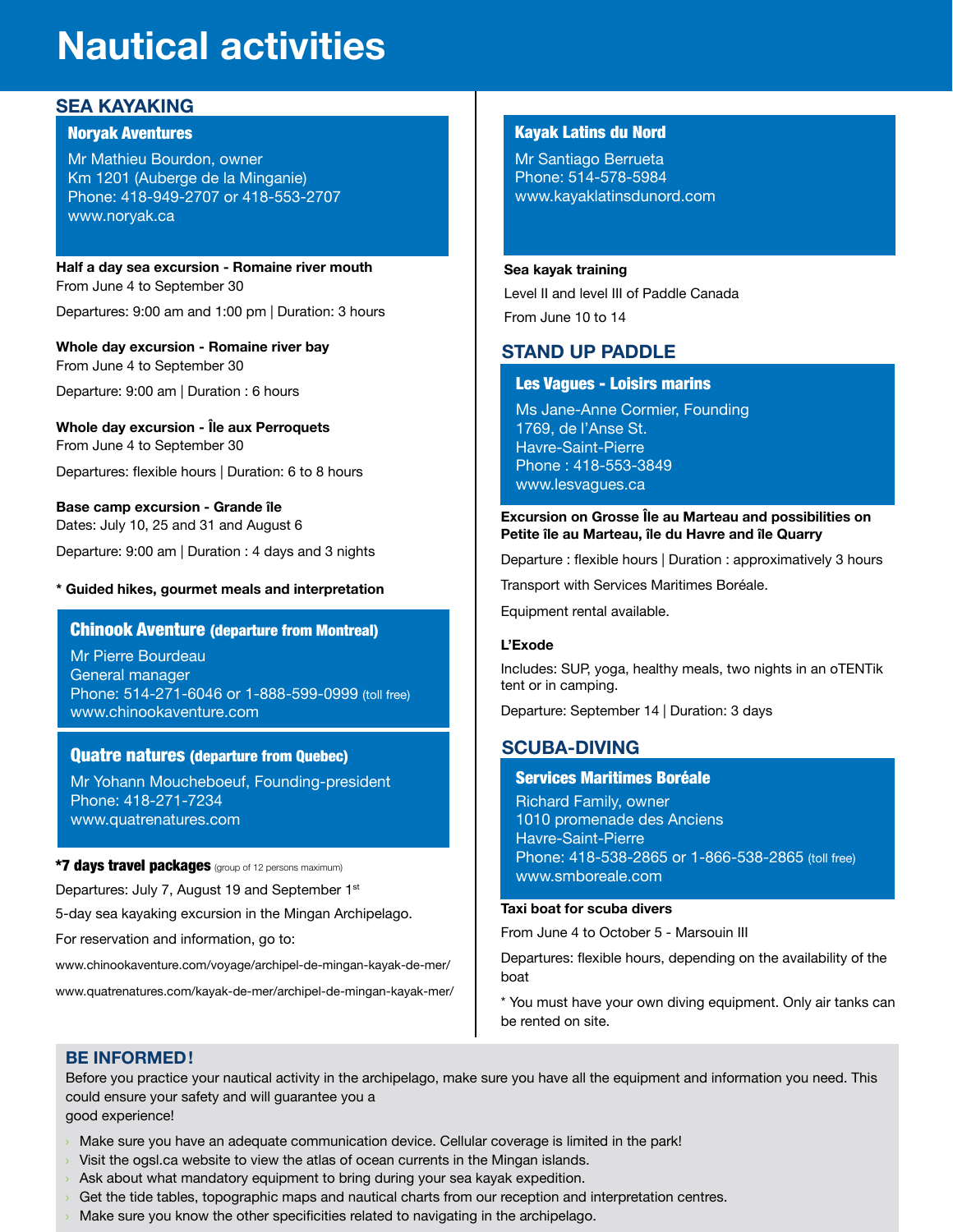

#### camping in the archipelago

For the full island experience, why not spend the night on one of the islands of the archipelago.

There are options to suit every taste: camping, oTENTik tents or 4 stars accomodation.

| <b>ISLANDS</b>    | <b>CAMPGROUNDS</b>    | <b>NUMBER OF</b><br><b>SITES</b> |  |  |
|-------------------|-----------------------|----------------------------------|--|--|
| Île à la Chasse   | Havre à Landry        | 6                                |  |  |
| Île du Havre      | Havre au Sauvage      | 4                                |  |  |
|                   | Anse des Noyés        | $\mathcal{P}$                    |  |  |
| Île Niapiskau     | Anse du Noroît        | 6                                |  |  |
| Île Quarry        | Baie de Quarry Est    | 6 oTENTik tents                  |  |  |
|                   | Baie de Quarry Ouest  | 8                                |  |  |
| Grande Île        | Havre à Petit-Henri   | 4                                |  |  |
|                   | Barachois à Montpetit | 4                                |  |  |
| Île Nue de Mingan | Île Nue               | 2                                |  |  |

- › Opening season: Mid-June to Mid-September.
- › Camping permit mandatory.
- › Please note that you may have some distance to walk from the wharf to get to the campgrounds. Contact our visitor centres for more information.

#### **campgROUND**

The Mingan Archipelago National Park Reserve offers 36 campsites on six different islands. These wild camping sites allow you to experience a peaceful stay and to enjoy a journey of discovery.

#### **OTENTIK TENT**

Enjoy a furnished, heated and lit accomodation, a cross between a tent and a rustic cabin. Built on a raised floor and attached to a small patio, the oTENTIk tent is also equipped with a barbecue with a burner. Propane and the oTENTik kit are included. Each unit can accomodate up to 6 people.

#### **4 stars accomodation**

Treat yourself to an eco-friendly overnight stay at Auberge de l'île aux Perroquets. Tuck in for the night in one of the light station's two houses.

Information and reservation: **Corporation de l'île aux Perroquets** Phone: 418-949-0005 or 1-855-717-7657 Email: info@ileauxperroquets.ca www.ileauxperroquets.ca

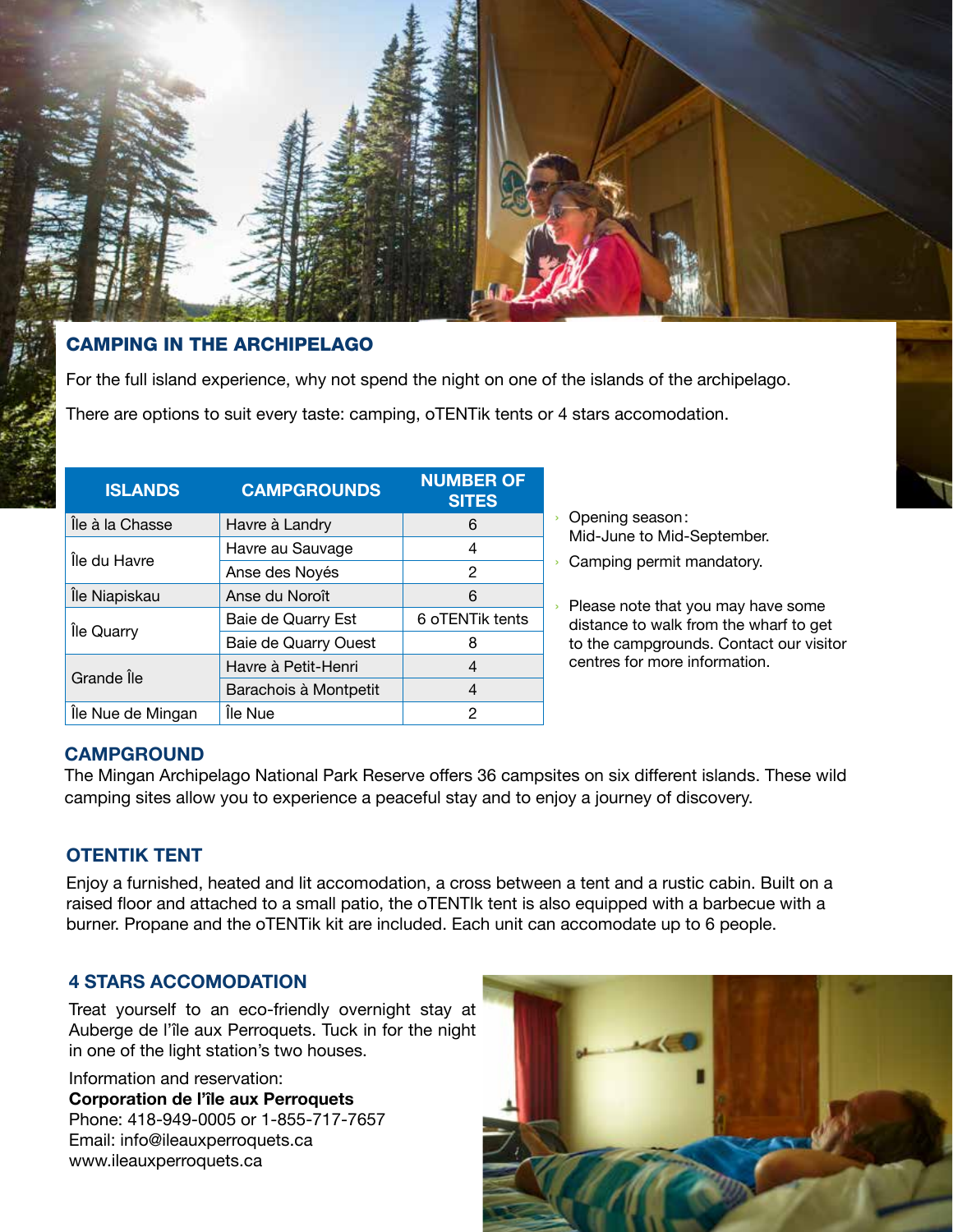

#### **equipment and facilities**

- **Most campsites** are equipped with a tent platform, a picnic table and a cooking fireplace.
- Outhouses and wood shelter nearby. Firewood supplied.
- Picnic shelters are available on Île Nue de Mingan, île Quarry, Île du Havre and Petite île au Marteau.
- Picnic areas are available on Île Quarry, Île Niapiskau and Petite île au Marteau.
- There are no restaurants or water sources on the islands.
- › **Group camping:** campsites can accommodate 12 to 25 people and include 3 tent platforms each.

#### **FOR An optimal experience, don't forget to bring:**

- › Food and drinking water for at least two extra days (2L./day/person).
- › A good sleeping bag, warm waterproof clothes and hiking boots (recommended).
- › A small axe and some matches.
- An adequate communication device and a first aid kit.

#### **before you leave**

- › Reserve your trip with a boat operator recognized by Parks Canada (additionnal fees apply).
- › Get your camping permit (mandatory).
- › Visit ouf Reception and Interpretaion Centre located in Havre-Saint-Pierre or Longue-Pointe-de-Mingan at least one hour prior to departure.
- › Arrive at the dock or beach at least 30 minutes prior to your departure time.
- › Make sure you know when and where the boat will pick you up the day you come back on the main land.

#### **TARIFICATION**

- › Camping **site:** \$15.70 / night
- › Group camping**:** \$4.90 / person / night (minimum 12 persons)  *Free for children under 6*

› oTENTik tent **:** \$120.00 / night

**Fire permit:** \$8.80 / permit / night (mandatory)

**Entrance fees to the park:** See the fee grid at the back of this document

Those fees are subject to change.

#### **camping reservation policy**

**Making a reservation is advised** Online: www.reservation.pc.gc.ca

By phone: 1-877-737-3783

- › **Reservation, modification or cancellation fees** Online: \$ 11.00 By phone: \$ 13.50 This fee is non-refundable.
	- This fee is charged for each site per stay (a series of consecutive nights).
- If campers do not return at the expected time, whether it is voluntary or not, applicable fees for site rental and daily admission will be charged upon their arrival, according to the length of their extended stay. Authorization required. Other fees may apply.
- $\rightarrow$  In case of cancellation, fees will be charged.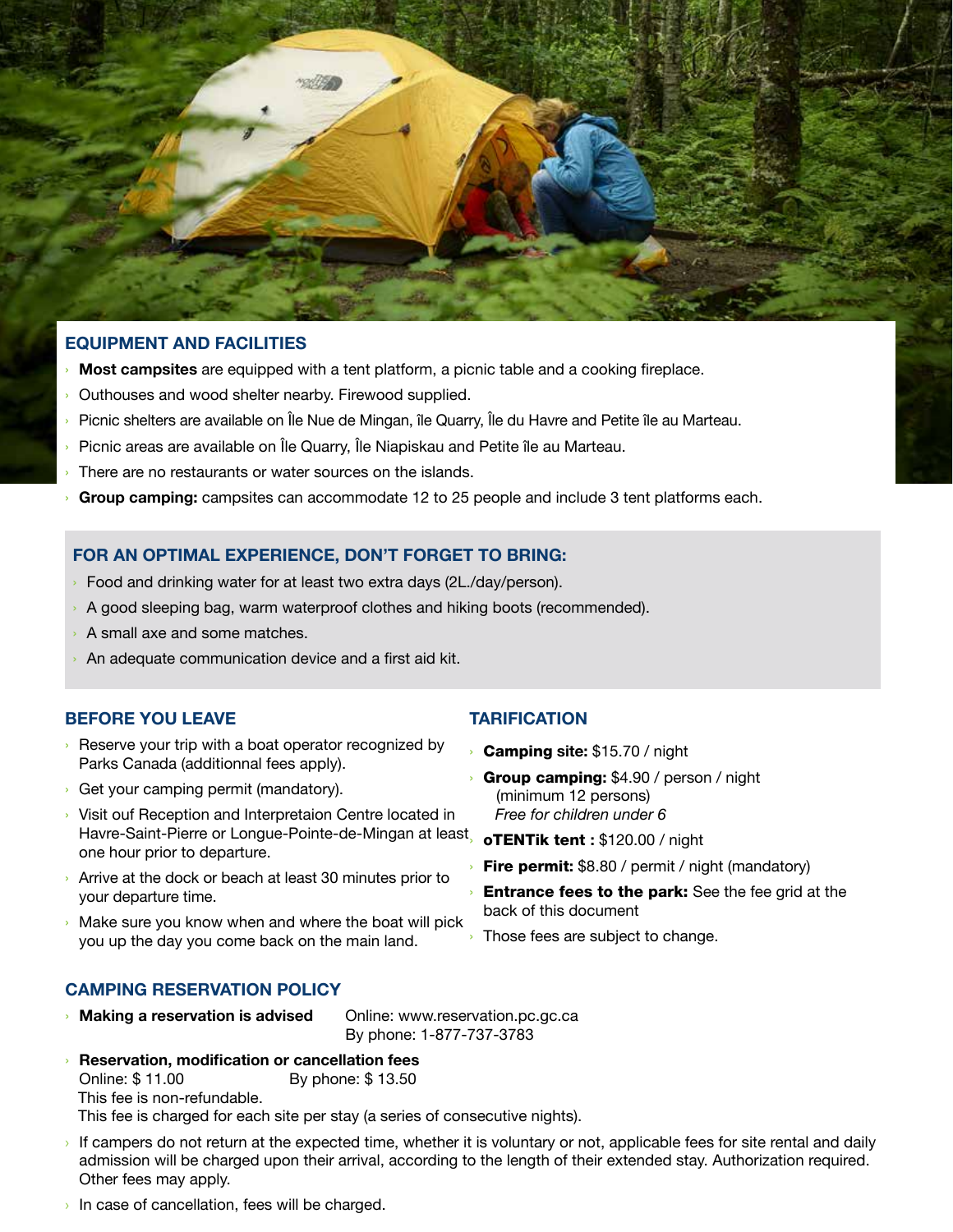#### **A CONSERVATION TEAM DEDICATED TO THE PROTECTION OF NATURAL AND CULTURAL RESOURCES!**

#### **SEABIRDS AS INDICATORS OF ECOSYSTEM HEALTH**

Real stars of the islands, seabirds are excellent indicators of the ecosystem health. This is why the conservation team follows with interest many species in the park reserve, such as the famous Atlantic Puffin. In 2017, no less than 979 Atlantic Puffins have been counted offshore of Île aux Perroquets! Among the other species coming to nest in the islands are the Razorbill, the Common Murre and the Black-legged Kittiwake.

#### **TO THE RESCUE OF THE MINGAN THISTLE**

Emblematic endangered species of the Mingan Archipelago National Park Reserve, we find the Mingan thistle nowhere else in Québec! Unfortunately, the population dramatically declined between 2003 and 2017: 1148 to 445 plants! Only one of the nine colonies appears viable without intervention. The next four years will allow for the Conservation team to take actions to ensure its long-term survival, thanks to the Parks Canada Ecological Conservation and Restoration Funds.

What is planned: clearing the plants after storm tides, tree cutting, seeding, in vitro culture of plants in order to transplant them in their natural habitat, establishment of new colonies, applied research, etc.

#### **AN ARCHaEOLOGICAL WITNESS OF indigenous OCCUPANCY**

The two archaeological sites excavated by the archaeological research team of the Ekuanitshit community in recent years have revealed important information about the indigenous occupancy of the territory. The site of île Nue de Mingan, which has been occupied twice (850 BP \* and 1100 BP), testifies to seal hunting activities while the site on île du Havre, which is older (2200 BP), would have, meanwhile, served as a tool hobbing workshop. We can't wait to see what will come out of the next year of research!

\*Before present

#### **Thank you for respecting this fragile area:**

- $\rightarrow$  Use only established trails or keep to areas with no vegetation when walking along the coastline.
- **EXECO EXECOM** Respect the Code of Ethics for Seabird Observation and Navigation in the Mingan Archipelago.
- $\rightarrow$  Make sure to read and obey park regulations.
- $\rightarrow$  Bring back your garbage after your stay in the park.
- › Avoid feeding the animals.





#### **PRESENCE OF SURVEILLANCE CAMERAS**

Surveillance cameras are used in this national park for wildlife conservation purposes. Are you concerned about protecting your privacy? We are too. That's why we delete visitor images taken by our cameras. However, if the images show illegal activities that may have serious impacts on wildlife or that jeopardize visitor safety, they may be used for enforcement purposes.